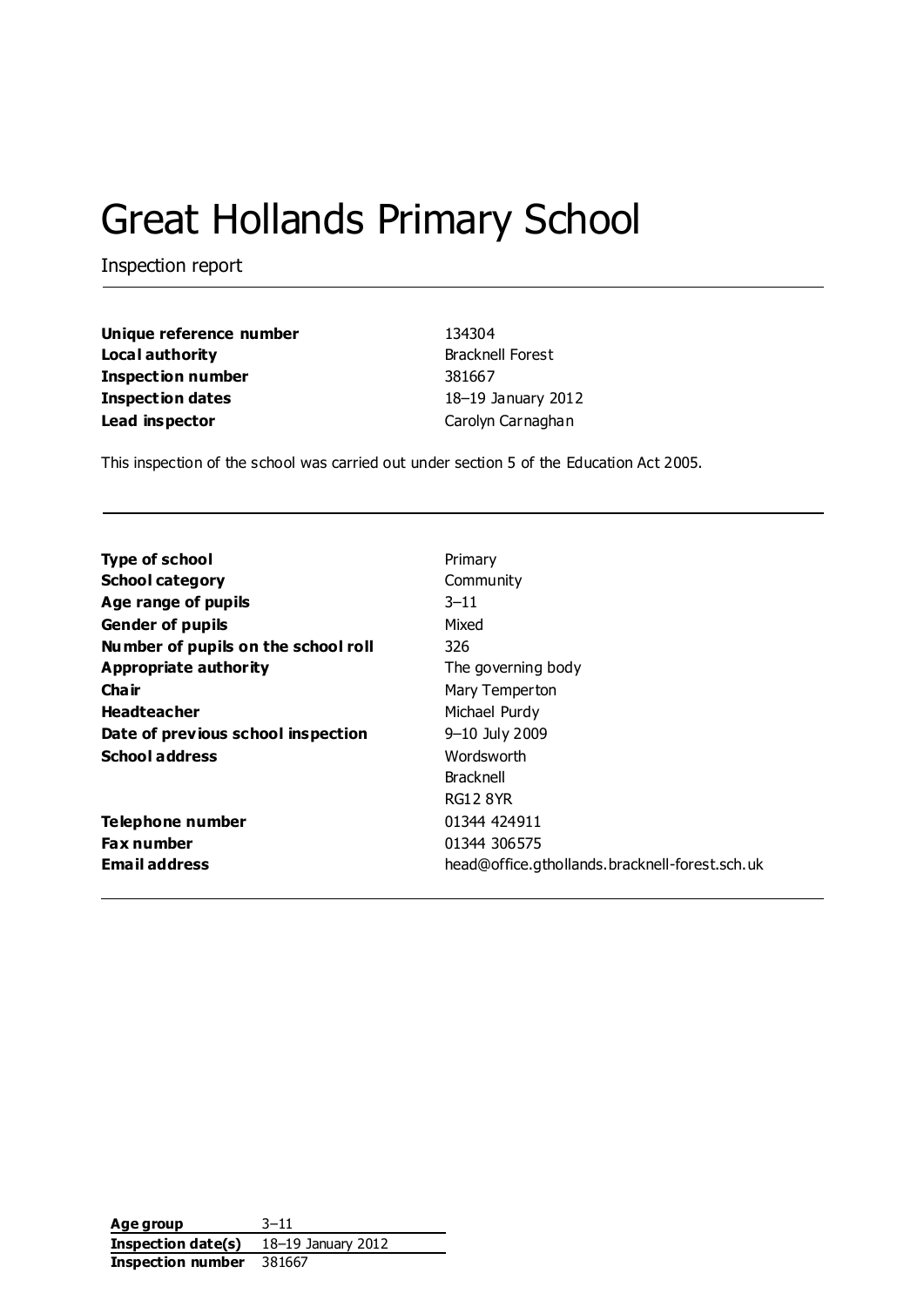

You can use Parent View to give Ofsted your opinion on your child's school. Ofsted will use the information parents and carers provide when deciding which schools to inspect and when.

You can also use Parent View to find out what other parents and carers think about schools in England. You can visit www.parentview.ofsted.gov.uk, or look for the link on the main Ofsted website: www.ofsted.gov.uk

The Office for Standards in Education, Children's Services and Skills (Ofsted) regulates and inspects to achieve excellence in the care of children and young people, and in education and skills for learners of all ages. It regulates and inspects childcare and children's social care, and inspects the Children and Family Court Advisory Support Service (Cafcass), schools, colleges, initial teacher training, work-based learning and skills training, adult and community learning, and education and training in prisons and other secure establishments. It assesses council children's services, and inspects services for looked after children, safeguarding and child protection.

Further copies of this report are obtainable from the school. Under the Education Act 2005, the school must provide a copy of this report free of charge to certain categories of people. A charge not exceeding the full cost of reproduction may be made for any other copies supplied.

If you would like a copy of this document in a different format, such as large print or Braille, please telephone 0300 123 4234, or email enquiries@ofsted.gov.uk.

You may copy all or parts of this document for non-commercial educational purposes, as long as you give details of the source and date of publication and do not alter the information in any way.

To receive regular email alerts about new publications, including survey reports and school inspection reports, please visit our website and go to 'Subscribe'.

Piccadilly Gate Store St **Manchester** M1 2WD

T: 0300 123 4234 Textphone: 0161 618 8524 E: enquiries@ofsted.gov.uk W: www.ofsted.gov.uk



© Crown copyright 2012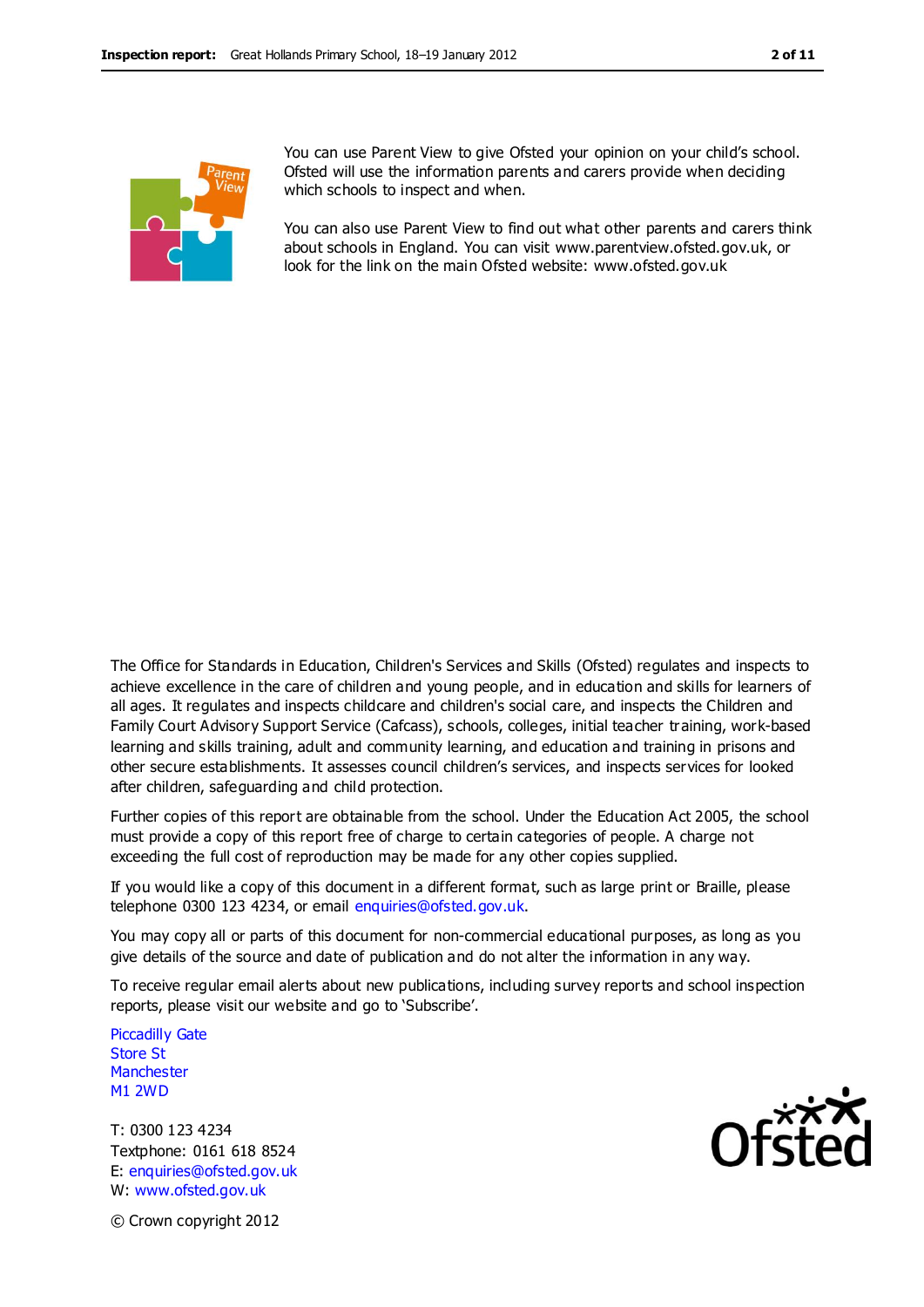### **Introduction**

| Inspection team      |                             |
|----------------------|-----------------------------|
| Carolyn Carnaghan    | Additional Inspector        |
| <b>Denise Morris</b> | <b>Additional Inspector</b> |
| <b>Bill James</b>    | <b>Additional Inspector</b> |

This inspection was carried out with two days' notice. The inspectors observed 21 lessons taught by 12 teachers. They held meetings with groups of pupils, members of the governing body and staff. Inspectors took account of the responses to the online questionnaire (Parent View) in planning the inspection, observed the school's work, and looked at its plans, documents and policies. They scrutinised 96 responses to parental and carer questionnaires.

### **Information about the school**

This is larger than the average-sized primary school. There is a much-higher-thanaverage proportion of disabled pupils and those with special educational needs. There is a higher-than-average proportion of pupils who move to the school at times other than those associated with transition. Most pupils are of White British heritage. There is an average, but growing, proportion of pupils who do not speak English as their first language. The school meets current floor standards.

There is a resource unit onsite for pupils with social and communication difficulties, and the Oaks Centre, not overseen by the governing body, which provides pre-school support for the community. Neither of these centres were part of this inspection. The school has both before- and after-school clubs.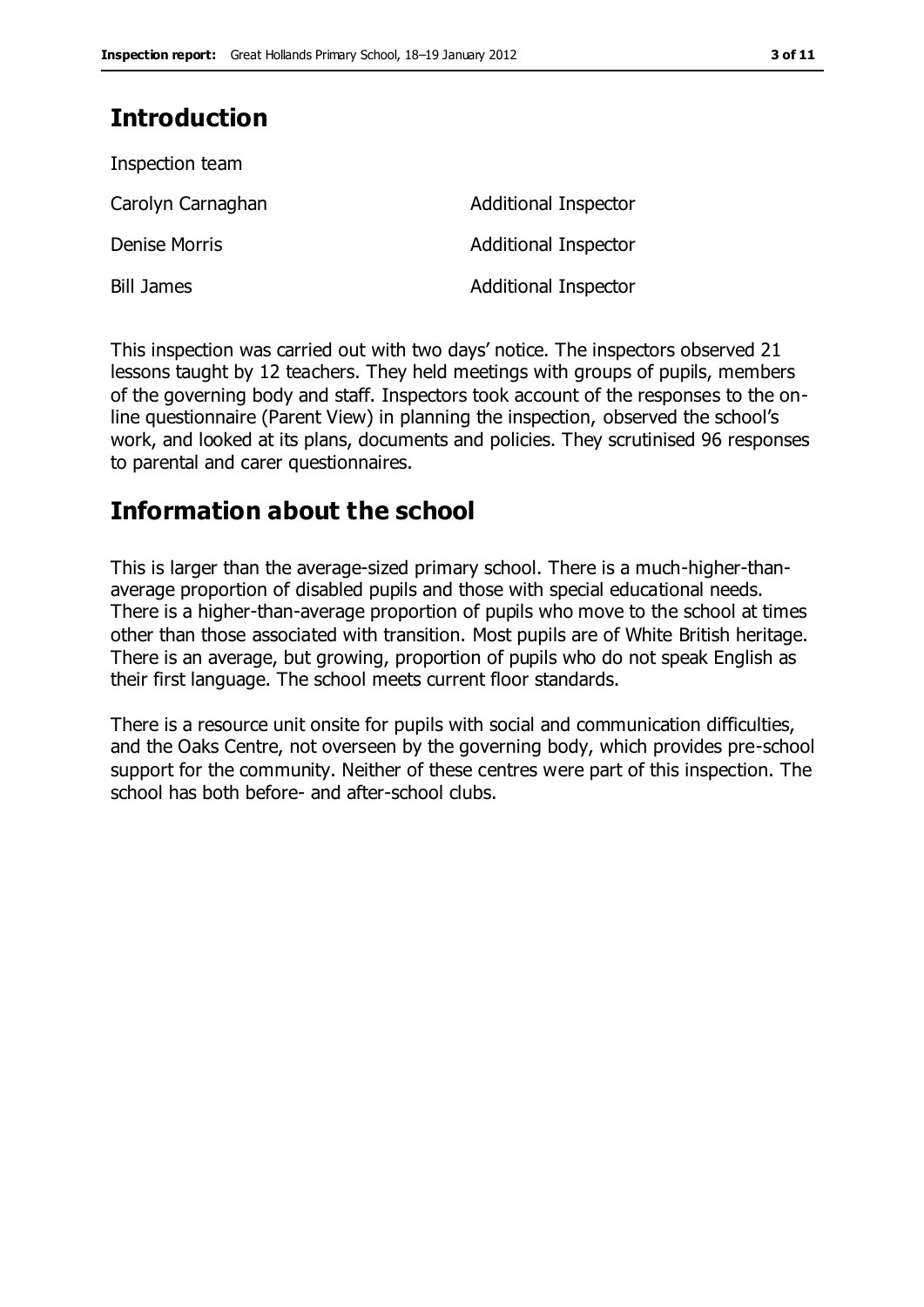### **Inspection judgements**

| <b>Overall effectiveness</b>     |  |
|----------------------------------|--|
|                                  |  |
| <b>Achievement of pupils</b>     |  |
| <b>Quality of teaching</b>       |  |
| Behaviour and safety of pupils   |  |
| <b>Leadership and management</b> |  |

### **Key findings**

- This is a good school. Pupils make good progress over time to leave Year 6 having reached broadly average attainment. Disabled pupils, or those with special educational needs or who speak English as an additional language also make good progress.
- **Progress in writing and reading is good because there is a clear focus on** developing these skills, although pupils' attainment in reading at the end of Year 2 is below average. Since the previous inspection, the school has driven improvements in English well, ensuring that pupils are enthused by the opportunities they have. However, the school is aware that these extended opportunities could be increased. Progress in mathematics is also good
- Good teaching ensures that most lessons deliver pace and challenge, although occasionally the more able are not challenged sufficiently to promote even more rapid progress. Teachers' good subject knowledge helps them plan interesting and often inspiring lessons.
- Good behaviour and extremely positive attitudes to learning are the norm. Attendance is average for all groups of pupils, though a few pupils are absent too often. Pupils feel secure because their school is safe. Pupils' good personal, social and moral development is a strength of the school.
- Senior leaders and managers share their responsibilities with heads of year and subject leaders well. Their response to the previous inspection outcomes has been to implement rigorous monitoring and produce sharper plans to bring about change. This has been successful in raising achievement and is evidence of a strong capacity to improve.
- Children in the Nursery and Reception make good progress in some areas, such as in their personal development. Assessments are used to ensure learning is well targeted to each child's needs but teaching about letters and sounds (phonics) does not always ensure all children know the most effective ways of reading difficult words. This sometimes holds them back higher up the school.

### **What does the school need to do to improve further?**

- Raise attainment in writing and mathematics further by:
	- ensuring all lessons always fully stretch pupils, particularly the most able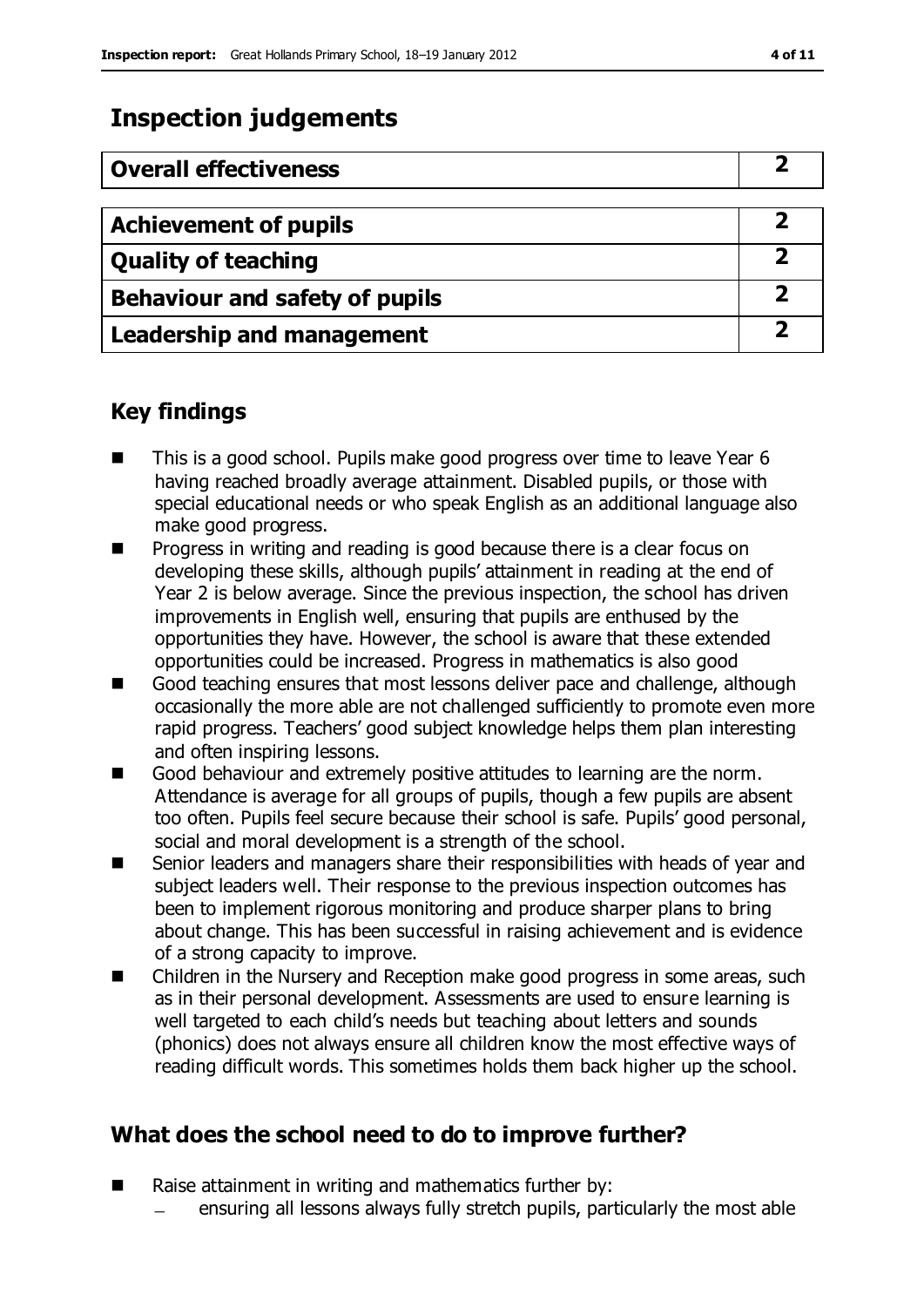- building on the current good practice to increase and extend imaginative  $\equiv$ opportunities for writing
- accelerating children's progress in the Early Years Foundation Stage so  $\equiv$ that it is good in all areas.
- Raise attainment in reading by the end of Key Stage 1 by ensuring the teaching of reading provides all pupils with the necessary tools to develop and enjoy their reading as they progress through the school, including developing their knowledge and use of letters and sounds.
- Improve attendance by reducing the number of unauthorised absences.

### **Main report**

### **Achievement of pupils**

Pupils arrive in the Early Years Foundation Stage with much-lower-than-expected skills for their age and achieve well in their time at the school. Those who are disabled or who have special educational needs, and those with English as an additional language, make good progress academically and in their personal development. This is because the support they receive is very well targeted. Though still good, progress is a little slower in Key Stage 1 than 2; pupils take time to develop their skills on entry into Years 1 and 2. Once they have begun to master the core skills of reading and writing, they move ahead faster.

Progress in writing is good and improving, as a result of curriculum development. Highly imaginative writing resulted from an excellent session with an invited author who inspired pupils to write creatively. Giving time to reflect on a recent sea disaster, a teacher ensured pupils were enthused and wrote most perceptively about what such an experience must be like. This area is one the school is building on.

Although the gap has narrowed from pupils' low starting points, attainment in reading by the end of Year 2 remains below average, but by the time they leave in Year 6, pupils reach above-average levels. The teaching of reading does not always provide sufficient understanding of how to tackle difficult words, however, and in the Early Years Foundation Stage and Year 1, pupils sometimes struggle because they cannot use the most effective tools for the job.

Progress in mathematics is good across the school and pupils are highly enthused by these lessons. Their enjoyment is very clear to see when mathematics problems are delivered in typically fast-paced lessons, placing work clearly in real-life or purposeful contexts. For example, estimating how far an object can be thrown and then executing that throw and measuring it proved great fun. Pupils work well independently and cooperatively in pairs and groups; they help each other willingly. Pupils are always very keen to discuss their work.

Parents and carers are generally very pleased with how their children are progressing and they take up the chance to come to school and find out how they can best help them at home. They express their confidence in the Early Years Foundation Stage because their children develop social and personal skills well. Skills in number and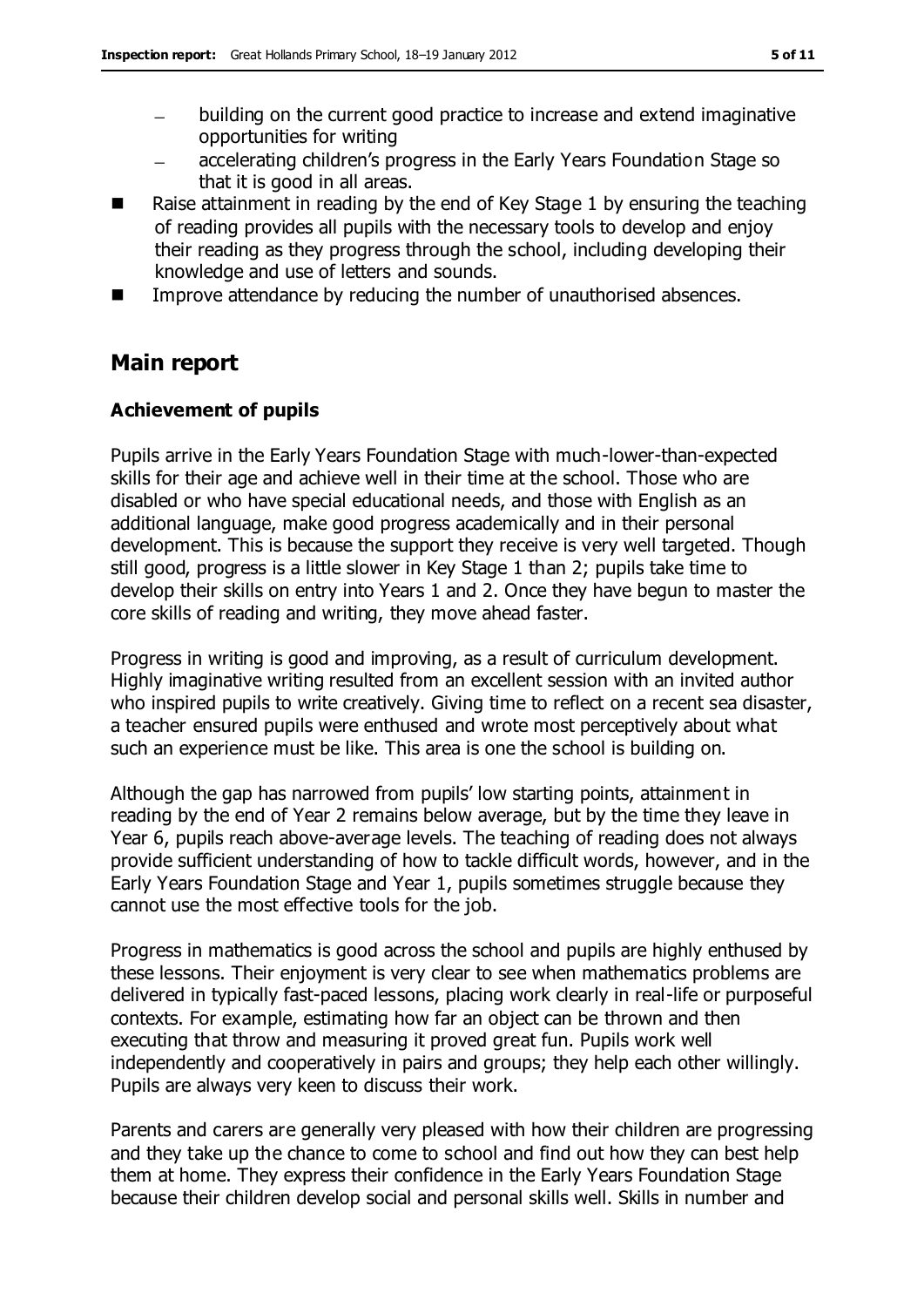reading are well below expected levels but the leadership team ensures children, particularly in Nursery, make a positive start to their education.

#### **Quality of teaching**

Teaching is generally good; staff plan lessons effectively and make them enjoyable. Most lessons start with a lively opening activity to help warm up skills and place work in context. However, in some lessons, this goes on too long, slowing the pace of learning for more able pupils for part of the lesson. When working independently or collaboratively, teachers mostly pitch tasks at the right level and involve pupils in making decisions in their own learning. For example, pupils were asked to choose their level of challenge in a mathematics lesson; with support from the teacher, most pupils aimed high. In a literacy lesson in Year 1, pupils successfully wrote poems, using alliteration and repetition for dramatic effect.

Teaching takes good account of the need to promote pupils' spiritual, moral, social and cultural development. Lessons include regular opportunities to think things through and often pupils' perception and empathy with one another help drive the learning. There is very good support from the large team of teaching assistants who are most proactive in keeping their charges on track. Parents and carers appreciate this support.

The planned curriculum provides regular opportunities for extended writing in most subjects which effectively promotes pupils' confidence and skill in this area. Lessons often also include music and creativity. The regular sport and physical education curriculum means everyone has the chance and confidence to join in with teams and activities after school. Children in Reception and Nursery are encouraged to develop physical skills, such as through model making or threading objects together, contributing well to their good development in these areas. Teaching of letters and sounds and how to use these to break down unfamiliar words in reading, both in Early Years Foundation Stage and Key Stage 1, does not enable pupils to master these skills quickly enough to reach age-appropriate levels in reading by the end of Key Stage 1.

#### **Behaviour and safety of pupils**

Pupils' behaviour is good and makes a very positive contribution to their good achievement. Lessons are rarely interrupted and learning can go on apace. Pupils say they feel safe and play harmoniously at breaks and lunchtimes. There are pupil leaders and monitors who help when anyone gets upset. In the Early Years Foundation Stage, children's personal development is a focus, and here playing together is encouraged to support learning.

There is very little bullying of any type and if pupils are worried about anything, they are fully aware of what to do and confident that action taken in response will be swift and effective. Pupils, parents and carers express their strong satisfaction with the school; one pupil told the inspection, 'This school is fantastic, it's done so much for me.' The school council, which is run just like a local council, has brought about positive changes to the way their school is run, such as through encouraging personal responsibility. There are groups to support pupils' self-esteem, run by the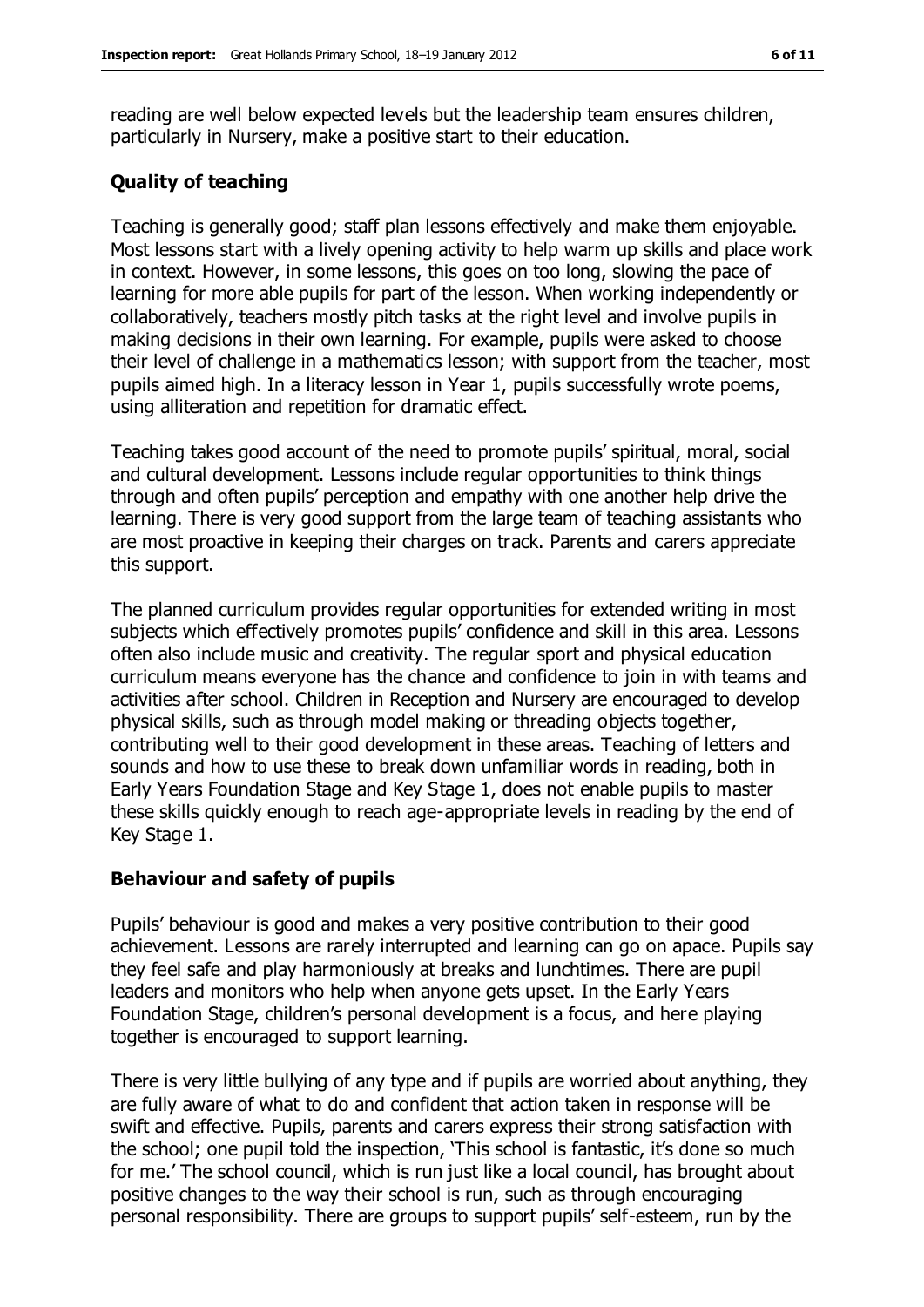Chair of Governors, and these have also shown their peers how much individuals can do, when they work together.

#### **Leadership and management**

Leaders and managers have effected a good range of improvements since the last inspection. The school's capacity to improve further is strong. The broad curriculum now provides imaginative opportunities for pupils to progress well. The English curriculum is the core of many themes that run across subjects. However, not all subjects yet play such a full part in providing opportunities to promote writing.

Disabled pupils and those with special educational needs receive extra support. This meets pupils' individual needs well because teachers appreciate what needs to be done. Leaders and managers ensure everyone understands data about pupil progress and regular professional development for staff has helped build expertise. There has been rigorous evaluation of the school's results and good ongoing monitoring of every aspect of teaching and learning. Teachers promote equality of opportunity very well and ensure there is no discrimination. Those who speak English as an additional language and pupils who are new are very quickly made to feel part of the Great Hollands family. They receive excellent support, sometimes from outside agencies or volunteers from local industry.

Members of the governing body are often visible around school, are highly supportive and fully understand its strengths and areas for improvement. Their involvement with pupils is particularly noteworthy and their keen appreciation of the local area, and its families and neighbours, make them a genuine asset across all the school's activities. The school is safe and the school's arrangements for safeguarding pupils meet statutory requirements. All staff have been carefully vetted through the very well-run systems of whole-school security.

Pupils have good opportunities to take their thoughts and ideas developed in lessons into assembly. They are generally involved with the proceedings, sometimes through performing a role-play, for example, to stimulate further reflection on friendship, bullying and the way we treat each other. The before- and after-school clubs further develop pupils', spiritual, moral, social and cultural skills. Here, there are plenty of opportunities to play with friends, get to know others from different classes and enjoy the challenges presented through this well-designed provision.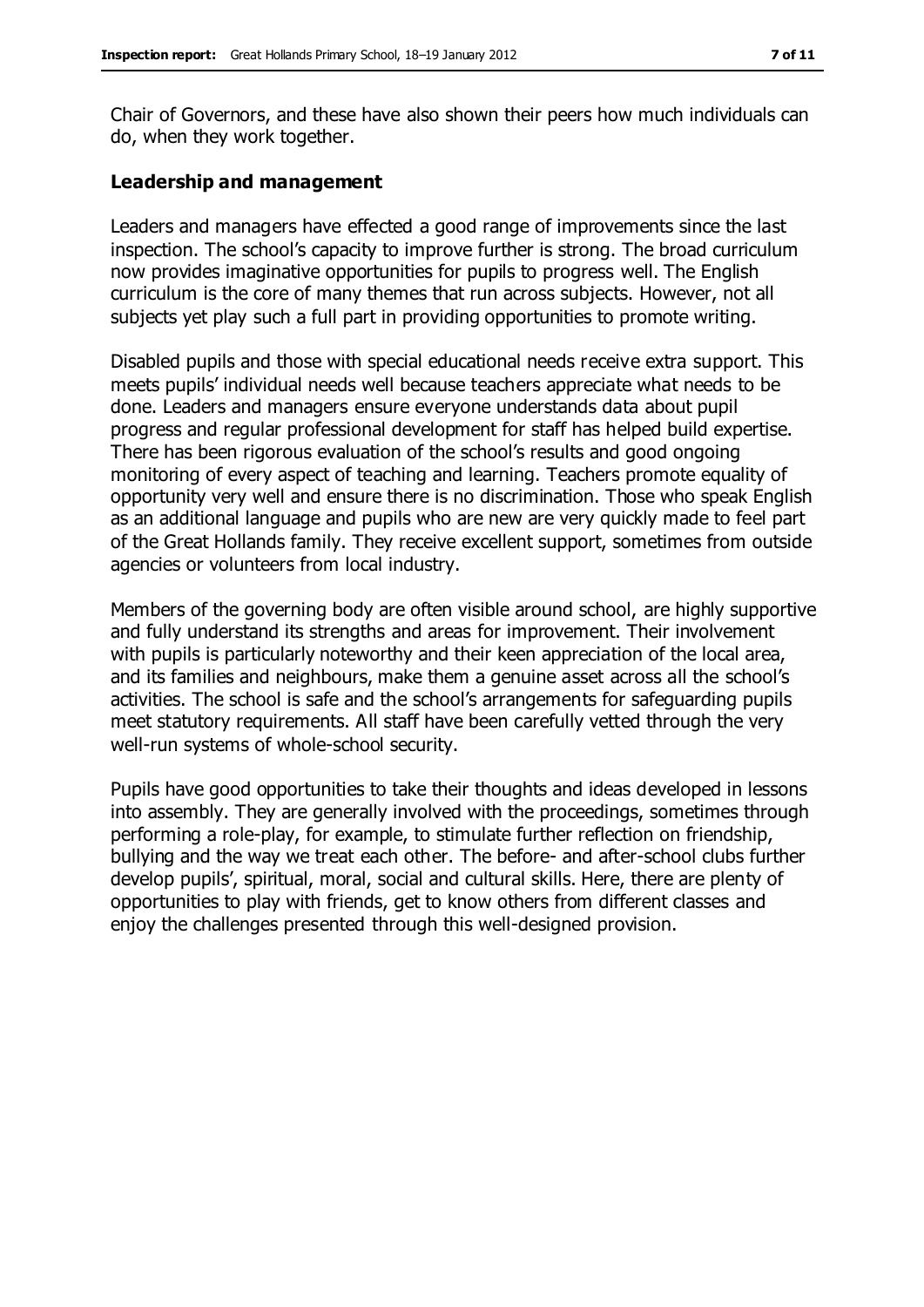### **Glossary**

### **What inspection judgements mean**

| Grade   | <b>Judgement</b> | <b>Description</b>                                            |
|---------|------------------|---------------------------------------------------------------|
| Grade 1 | Outstanding      | These features are highly effective. An outstanding           |
|         |                  | school provides exceptionally well for all its pupils' needs. |
| Grade 2 | Good             | These are very positive features of a school. A school        |
|         |                  | that is good is serving its pupils well.                      |
| Grade 3 | Satisfactory     | These features are of reasonable quality. A satisfactory      |
|         |                  | school is providing adequately for its pupils.                |
| Grade 4 | Inadequate       | These features are not of an acceptable standard. An          |
|         |                  | inadequate school needs to make significant                   |
|         |                  | improvement in order to meet the needs of its pupils.         |
|         |                  | Ofsted inspectors will make further visits until it           |
|         |                  | improves.                                                     |

### **Overall effectiveness of schools**

|                         | Overall effectiveness judgement (percentage of schools) |      |                     |                   |
|-------------------------|---------------------------------------------------------|------|---------------------|-------------------|
| <b>Type of school</b>   | <b>Outstanding</b>                                      | Good | <b>Satisfactory</b> | <b>Inadequate</b> |
| Nursery schools         | 46                                                      | 46   |                     |                   |
| Primary schools         |                                                         | 47   | 40                  |                   |
| Secondary<br>schools    | 14                                                      | 38   | 40                  |                   |
| Special schools         | 28                                                      | 48   | 20                  |                   |
| Pupil referral<br>units | 15                                                      | 50   | 29                  |                   |
| All schools             |                                                         | 46   | 38                  |                   |

New school inspection arrangements have been introduced from 1 January 2012. This means that inspectors make judgements that were not made previously.

The data in the table above are for the period 1 September 2010 to 31 August 2011 and represent judgements that were made under the school inspection arrangements that were introduced on 1 September 2009. These data are consistent with the latest published official statistics about maintained school inspection outcomes (see www.ofsted.gov.uk).

The sample of schools inspected during 2010/11 was not representative of all schools nationally, as weaker schools are inspected more frequently than good or outstanding schools.

Primary schools include primary academy converters. Secondary schools include secondary academy converters, sponsor-led academies and city technology colleges. Special schools include special academy converters and non-maintained special schools.

Percentages are rounded and do not always add exactly to 100.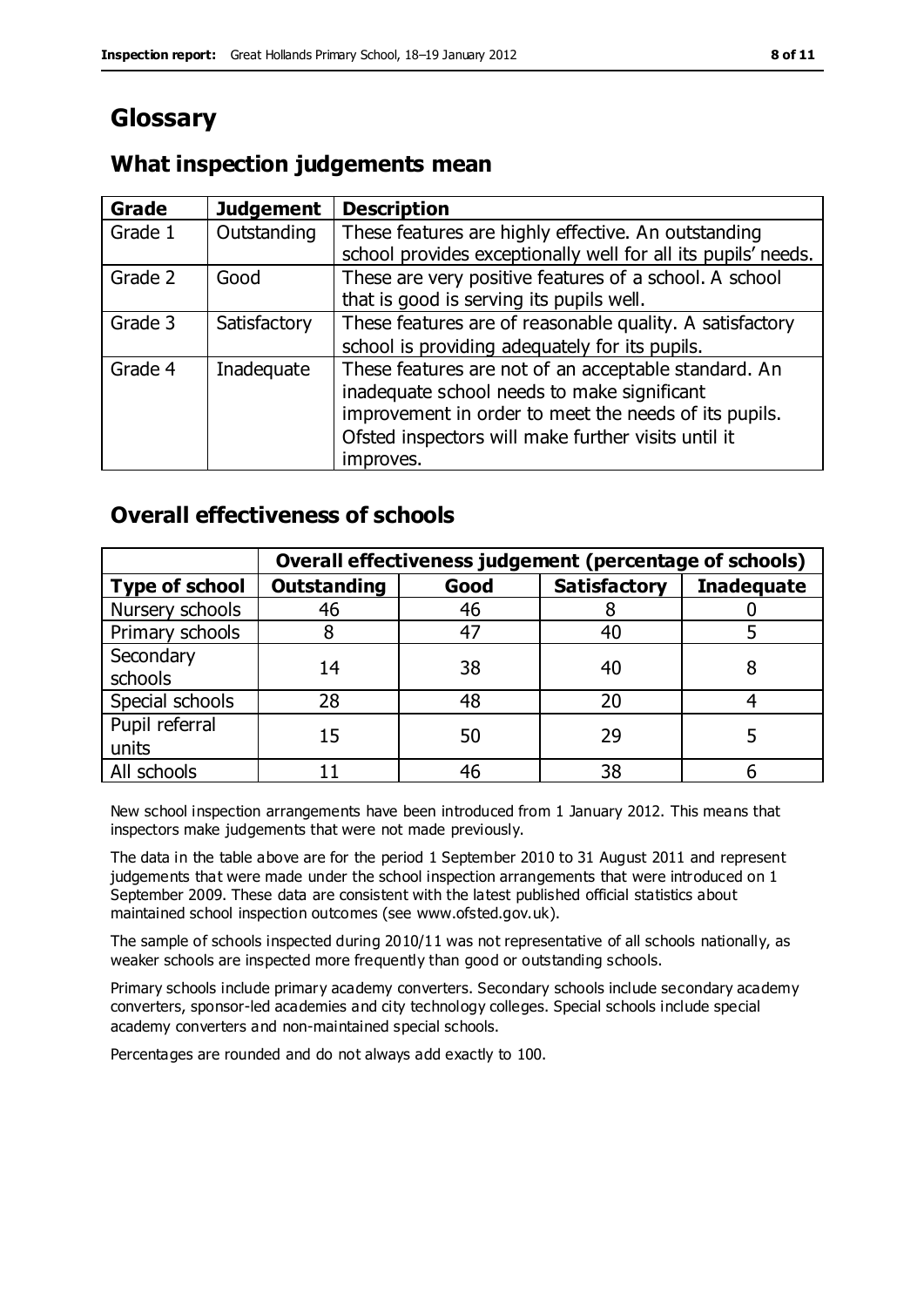## **Common terminology used by inspectors**

| Achievement:                  | the progress and success of a pupil in their<br>learning and development, taking account of their<br>attainment.                                                                                                       |
|-------------------------------|------------------------------------------------------------------------------------------------------------------------------------------------------------------------------------------------------------------------|
| Attainment:                   | the standard of the pupils' work shown by test and<br>examination results and in lessons.                                                                                                                              |
| Attendance                    | the regular attendance of pupils at school and in<br>lessons, taking into account the school's efforts to<br>encourage good attendance.                                                                                |
| Behaviour                     | how well pupils behave in lessons, with emphasis<br>on their attitude to learning. Pupils' punctuality to<br>lessons and their conduct around the school.                                                              |
| Capacity to improve:          | the proven ability of the school to continue<br>improving based on its self-evaluation and what<br>the school has accomplished so far and on the<br>quality of its systems to maintain improvement.                    |
| Leadership and management:    | the contribution of all the staff with responsibilities,<br>not just the governors and headteacher, to<br>identifying priorities, directing and motivating staff<br>and running the school.                            |
| Learning:                     | how well pupils acquire knowledge, develop their<br>understanding, learn and practise skills and are<br>developing their competence as learners.                                                                       |
| <b>Overall effectiveness:</b> | inspectors form a judgement on a school's overall<br>effectiveness based on the findings from their<br>inspection of the school.                                                                                       |
| Progress:                     | the rate at which pupils are learning in lessons and<br>over longer periods of time. It is often measured<br>by comparing the pupils' attainment at the end of a<br>key stage with their attainment when they started. |
| Safety                        | how safe pupils are in school, including in lessons;<br>and their understanding of risks. Pupils' freedom<br>from bullying and harassment. How well the school<br>promotes safety, for example e-learning.             |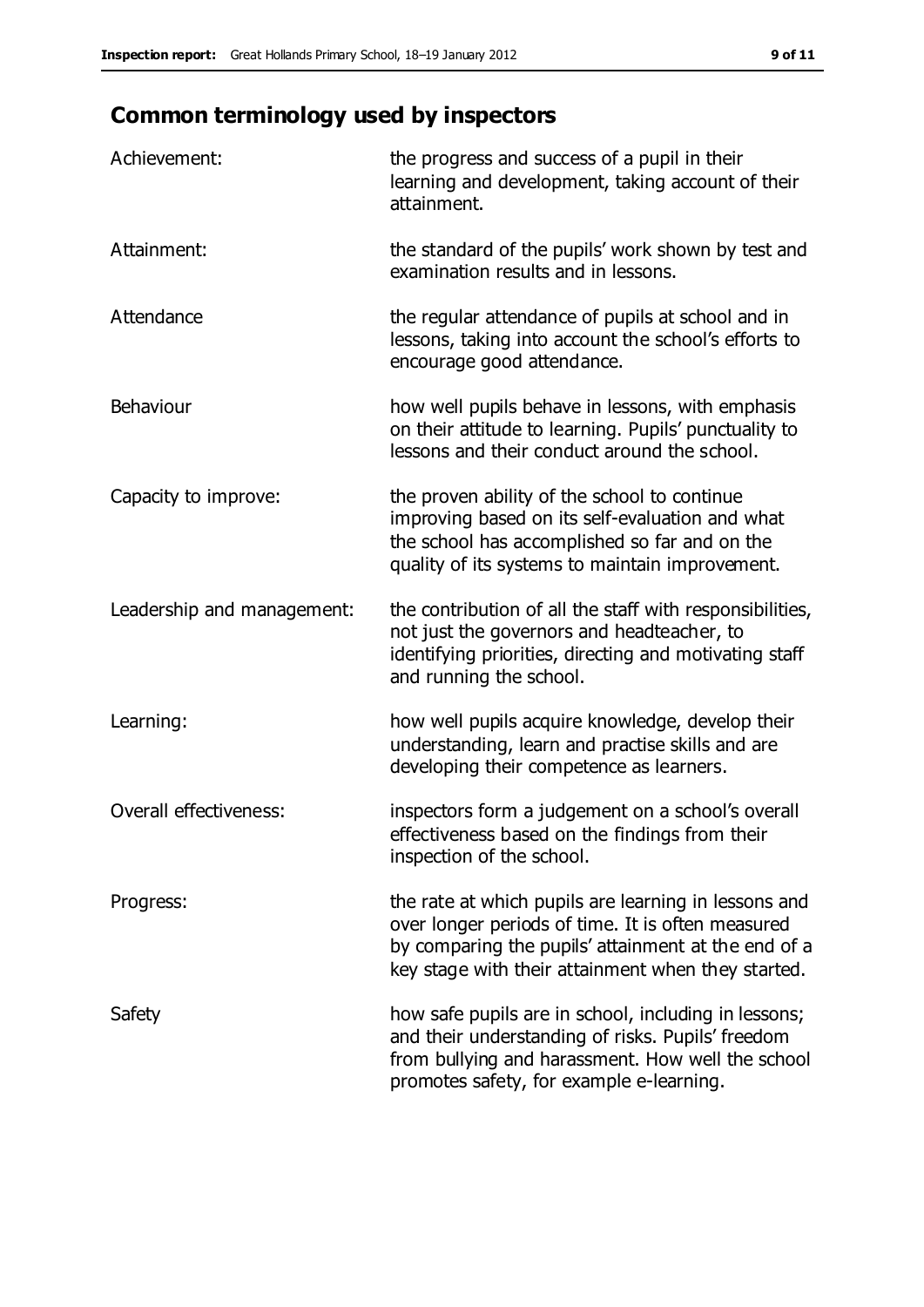#### **This letter is provided for the school, parents and carers to share with their children. It describes Ofsted's main findings from the inspection of their school.**

20 January 2012

Dear Pupils

#### **Inspection of Great Hollands Primary School, Bracknell RG12 8YR**

Thank you very much for making us feel so welcome when we recently inspected your school. We really enjoyed meeting you and talking to so many of you. We particularly liked hearing some of you read to us and chatting through what you like about reading.

We found on the inspection that your school is good and provides you with a good start to your education. You make good progress and develop very well as individuals. You are kind and cooperative with one another, you volunteer to help others, and many of you make a real difference to the school itself through your efforts as helpers and on the school council. It is clear why you say you enjoy school.

We have asked the school to do a few things to make your school an even better place to come to. These are:

- to raise your levels of attainment by making sure all lessons fully stretch you
- to make sure lessons give plenty of opportunity to keep on developing your writing skills, in all subjects
- to ensure you understand how to use the tools for reading, first learned lower down the school, all the way through your time at Great Hollands
- to work hard to improve your attendance.

You can help by always coming to school every day and by always working as hard as you can.

Yours sincerely

Carolyn Carnaghan Lead inspector